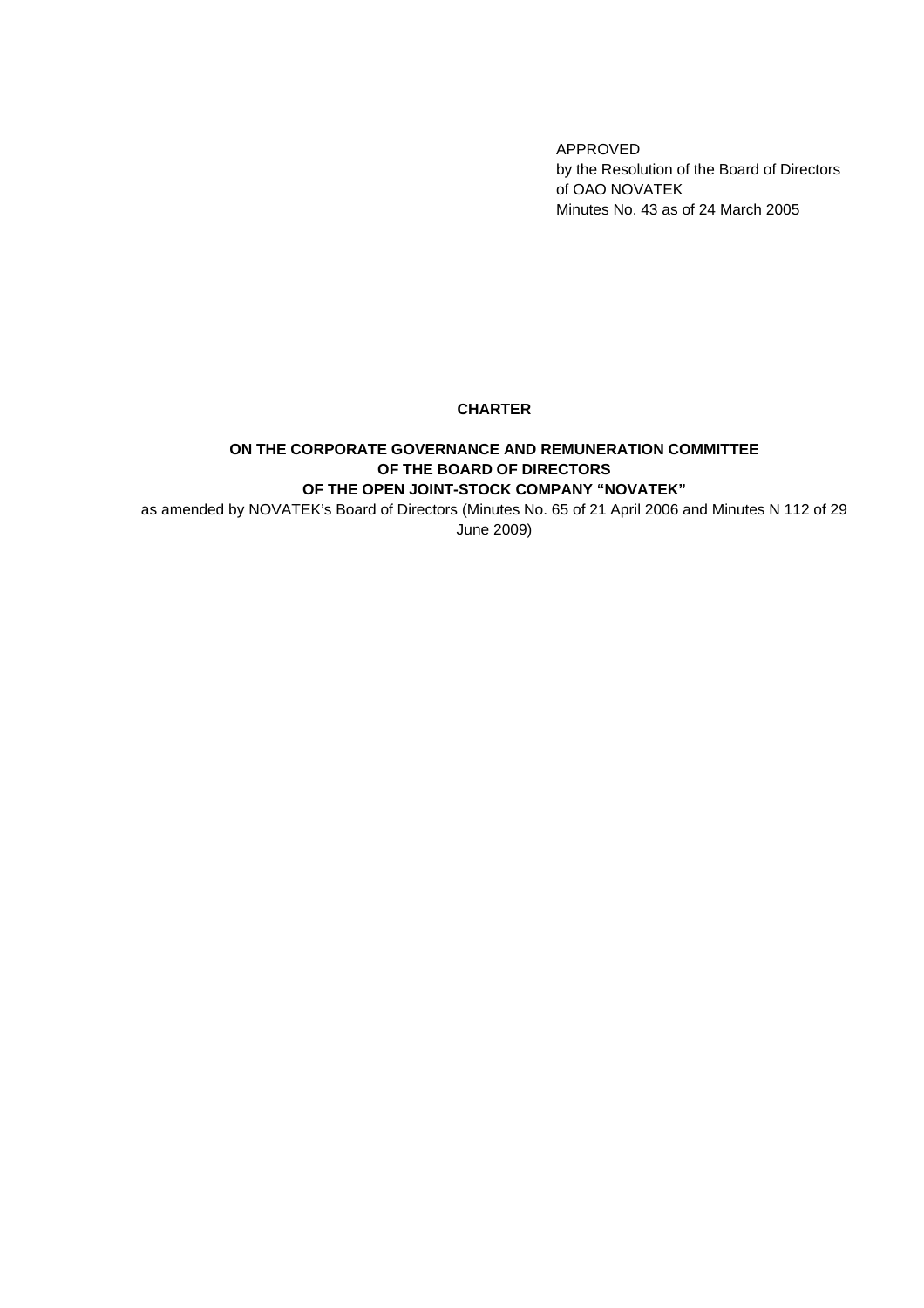# **TABLE OF CONTENTS**

| Article 1.  | <b>GENERAL PROVISIONS</b>                                                          | 3  |
|-------------|------------------------------------------------------------------------------------|----|
| Article 2.  | <b>COMMITTEE's OBJECTIVES</b>                                                      | 3  |
| Article 3.  | <b>COMMITTEE's COMPETENCE</b>                                                      | 4  |
| Article 4.  | <b>COMMITTEE'S RIGHTS AND DUTIES</b>                                               | 5  |
| Article 5.  | <b>COMMITTEE ELECTION AND COMPOSITION</b>                                          | 6  |
| Article 6.  | COMMITTEE'S CHAIRMAN AND SECRETARY                                                 | 7  |
| Article 7.  | DATES AND PROCEDURES FOR CONVOCATION OF THE COMMITTEE'S<br><b>REGULAR MEETINGS</b> | 8  |
| Article 8.  | EXTRAORDINARY MEETINGS OF THE COMMITTEE                                            | 8  |
| Article 9.  | PROCEDURE OF THE COMMITTEE MEETINGS                                                | 9  |
| Article 10. | <b>DECISION-MAKING PROCEDURE</b>                                                   | 9  |
| Article 11. | MINUTES OF THE COMMITTEE MEETINGS                                                  | 9  |
| Article 12. | COMMITTEE'S ACCOUNTABILITY TO THE BOARD OF DIRECTORS                               | 10 |
| Article 13. | COOPERATION WITH THE COMPANY'S BODIES AND OTHER PERSONS                            | 10 |
| Article 14. | INSIDER INFORMATION                                                                | 10 |
| Article 15. | LIABILITY OF THE COMMITTEE MEMBERS                                                 | 10 |
| Article 16. | APPROVAL OF AND AMENDMENTS TO THESE REGULATIONS                                    | 10 |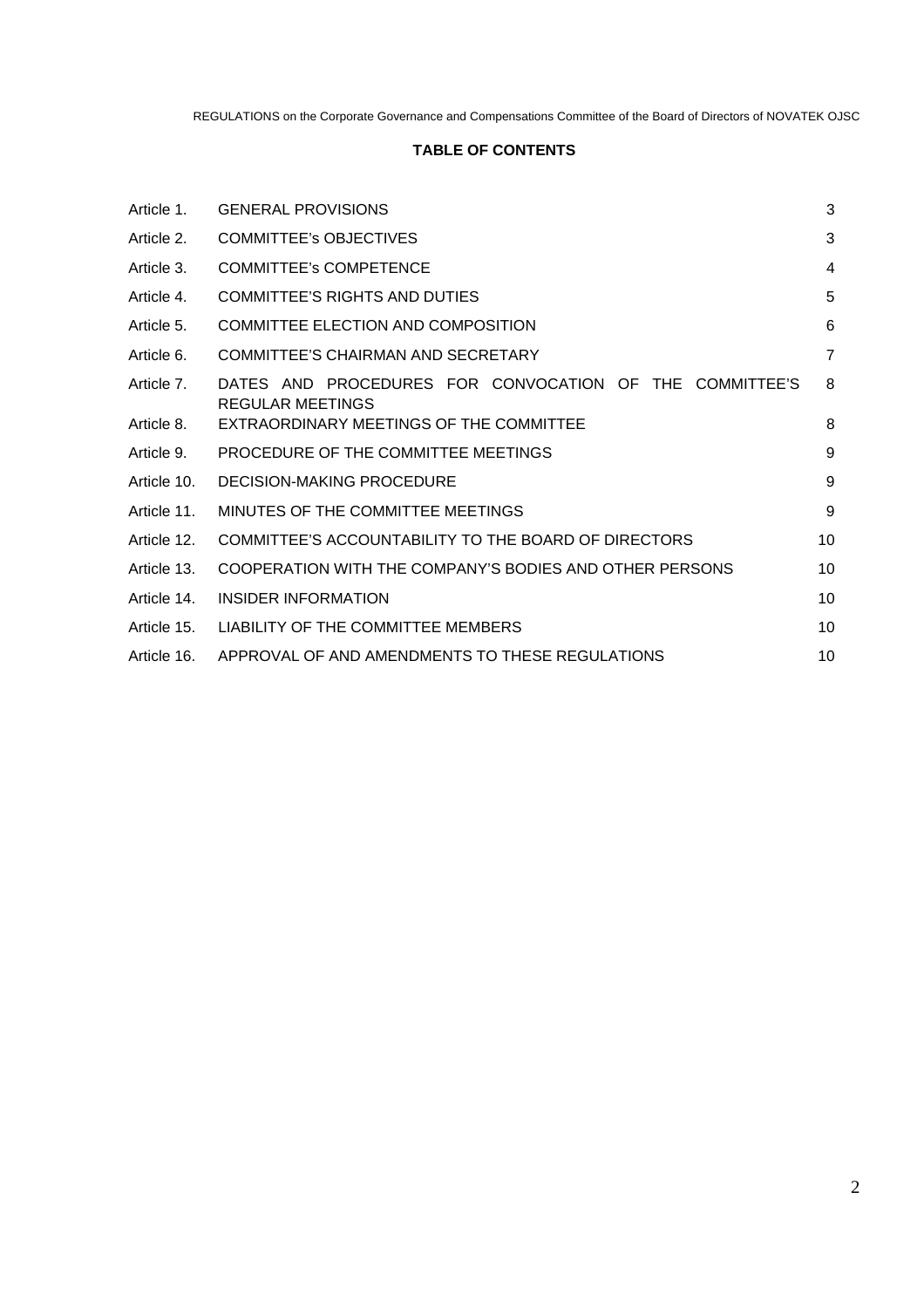## **Article 1. GENERAL PROVISIONS**

1.1. These Regulations (**"the Regulations"**) on the Corporate Governance and Compensations Committee of the Board of Directors of the Open Joint-Stock Company "NOVATEK" ("**NOVATEK**", **"the Company"**) have been prepared in accordance with the Russian Federation law, the Corporate Code of Conduct approved by the RF Government on 28 November 2001 and recommended by the RF Federal Commission for the Securities Market, the Company's Articles of Association and Regulations on NOVATEK's Board of Directors.

1.2. The Corporate Governance and Compensations Committee of NOVATEK's Board of Directors ("the Committee") shall be formed to assist the Board of Directors in exercising its controlling functions. The Committee shall develop recommendations to the Board of Directors with respect to the corporate governance, protection of shareholders' rights, settlement of conflicts, compliance with the principles of corporate conduct, information disclosure, assessment of performance of the Company's Board of Directors and executive bodies and compliance with the internal procedures.

1.3. The Committee shall act in the interests of the Company and its shareholders, and shall, in particular, facilitate higher efficiency of the Company's operations in the long-term perspective and increase the value of the Company's assets, profitability and investment appeal.

1.4. In its activities, the Committee shall be fully accountable to the Board of Directors. Any and all proposals developed by the Committee shall constitute its recommendations and be submitted for consideration of the Board of Directors.

1.5. The Committee shall act within the powers granted to it by the Company's Board of Directors and in accordance with these Regulations.

1.6. In its activities the Committee shall be governed by the Russian Federation law, the Company's Articles of Association, Regulations on NOVATEK's Board of Directors, resolutions of the Board of Directors, these Regulations, the Company's other internal documents approved by the General Meeting of Shareholders and Board of Directors and its own decisions.

1.7. Unless these Regulations provide otherwise, the terms and definitions used but not defined herein shall have the meaning ascribed to them in the Company's Articles of Association and Regulations on NOVATEK's Board of Directors.

## **Article 2. COMMITTEE'S OBJECTIVES**

2.1. The Committee's main objective is to develop and provide recommendations to the Board of Directors in relation to:

2.1.1. elaboration of plans on improving the corporate governance system and exercising control over their implementation;

2.1.2. development of programs on compliance with the corporate governance standards and professional development of members of the Company's Board of Directors;

2.1.3. development of recommendations to the Board of Directors on the matters related to the Company's capitalization and a policy toward its own securities.

2.2. The Committee acting within its competence shall cooperate with the Company's executive bodies and other structural subdivisions.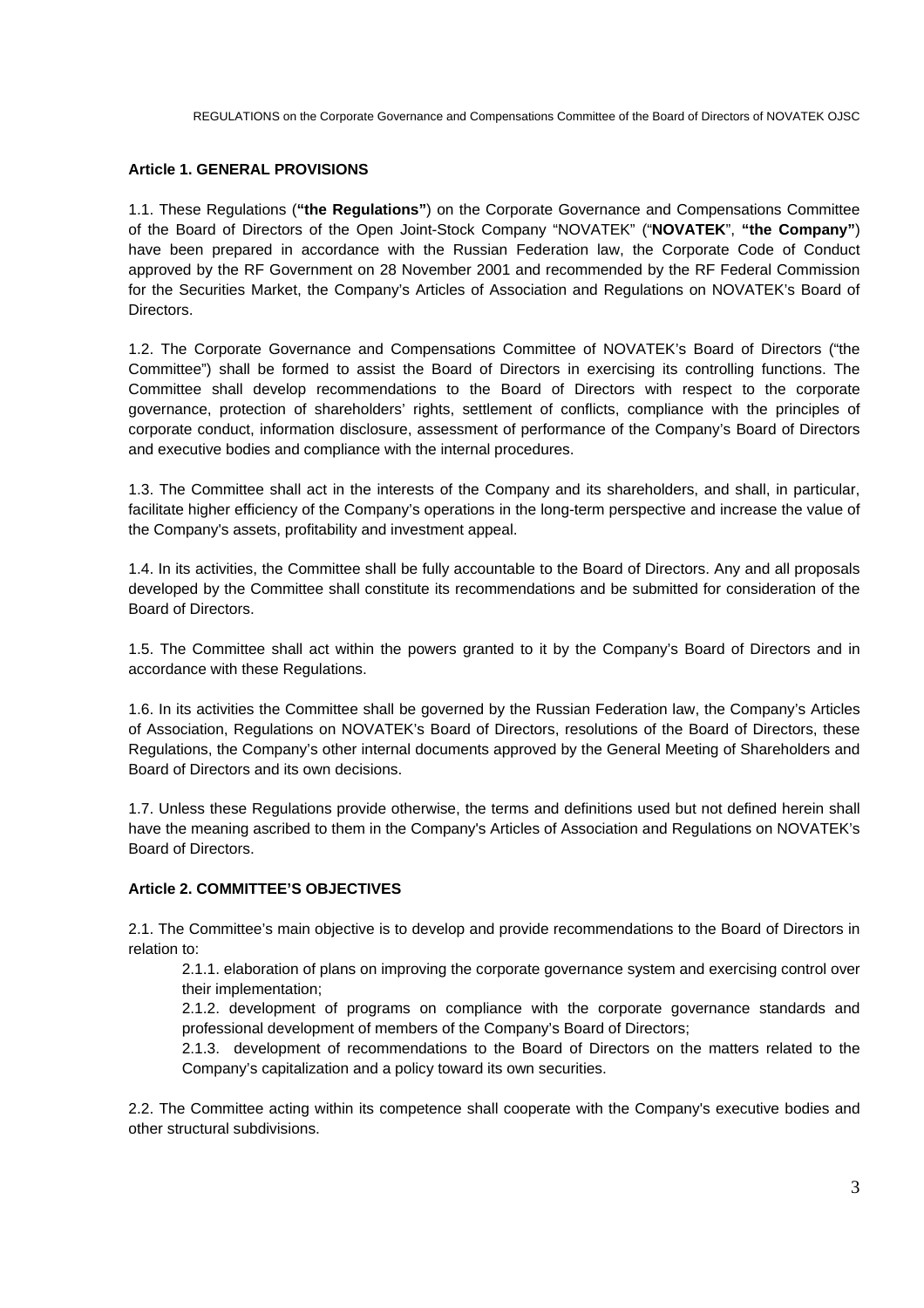#### **Article 3. COMMITTEE's COMPETENCE**

3.1. In order to assist the members of the Board of Directors in performing their duties, the Committee shall have the following powers within the competence of the Board of Directors:

3.1.1. develop and revise from time to time the Company's corporate governance documents, including its Articles of Association, internal regulations and Corporate Governance Code, to ensure their compliance with the Russian Federation law, national and international corporate practices;

3.1.2. elaborate a plan for improving the corporate governance system through implementing the best corporate governance practices of the Russian and foreign companies and exercise periodic control over implementation of such plan;

3.1.3. develop a program on control over the Company's compliance with the corporate governance standards;

3.1.4. develop recommendations on due preparation and organization of the General Meeting of Shareholders, such recommendations to be developed in close cooperation with the Company's executive bodies;

3.1.5. develop recommendations on organizing other committees of the Board of Directors (including those pertaining to the committee's types, competence and structure) in order to enhance performance efficiency of the Board of Directors;

3.1.6. determine the working order of the Board of Directors, including procedures for preparing, organizing and documenting the Board of Directors meetings (including, *inter alia*, the timelines for notices circulation, types and forms of such notices and information materials); organize and document the Board of Directors meetings;

3.1.7. ensure duly description of shareholders' rights in the Company's Articles of Association, Regulations and Corporate Governance Code, develop policies and rules on protection of shareholders' rights;

3.1.8. develop and revise from time to time the policies and rules for settlement of corporate conflicts;

3.1.9. develop a control procedure aimed at identifying and preventing any violations of the Corporate Governance Code;

3.1.10. elaborate policies and procedures for disclosing the Company's corporate governance and financial reporting practices, as well as any other significant information;

3.1.11. assess the Company's investor relations policy and submit its recommendations for consideration of the Board of Directors;

3.1.12. prepare recommendations to the Board of Directors regarding the allocation of the Company's profits and losses based on the reporting year results and determine the size of dividends;

3.1.13. develop recommendations to the Board of Directors regarding the Company's policy toward its own securities, in particular with respect to: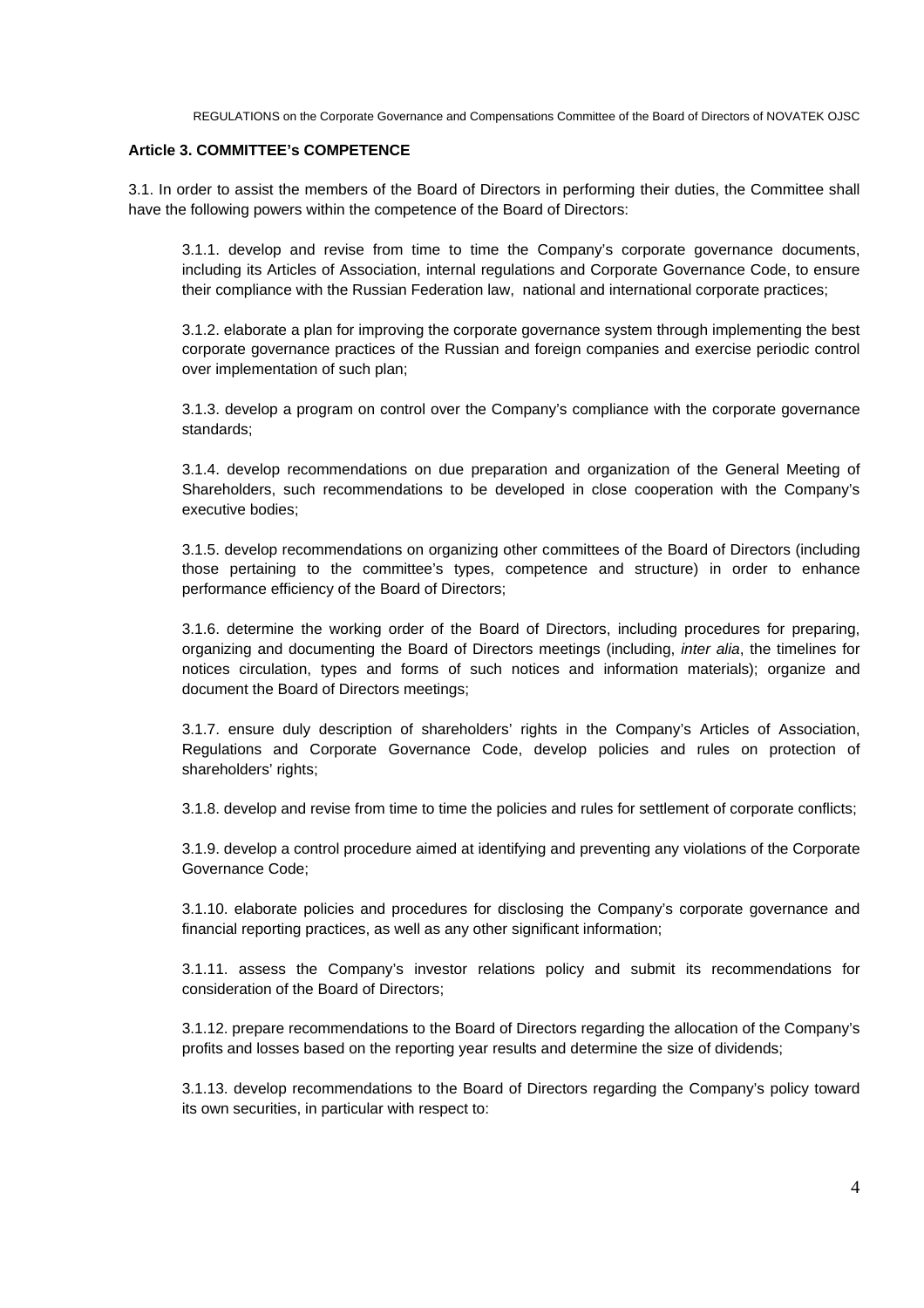3.1.13.1. increasing the Company's authorized capital, where such matters fall within the competence of the Board of Directors pursuant to the Company's Articles of Association and applicable laws;

3.1.13.2. the Company's share split and consolidation;

3.1.13.3. acquiring the Company's outstanding securities, where such matters fall within the competence of the Board of Directors in accordance with the applicable law;

3.1.14. develop recommendations to the Board of Directors with respect to the amount of dividends on the Company's shares and the form of dividend paymentt;

3.1.15. develop recommendations to the Board of Directors on any proposed reorganization of the Company, including the terms and conditions, procedures and timelines of such reorganization with further submission of this item for consideration of the General Meeting of Shareholders;

3.1.16. develop the procedure for annual assessment of the Board of Directors performance efficiency, conduct such annual assessment of the BoD performance either independently or through engagement of external experts, and organize professional training of the members of the Board of Directors in certain fields of activity, if required;

3.1.17. elaborate a compensation policy applicable to all members of the Board of Directors, Chairman and members of the Management Board in accordance with the best practices of the Russian and foreign companies;

3.1.18. give recommendations to the Board of Directors as to the size of remuneration payable to the members of the Company's Revision Commission;

3.1.19. analyze any changes in the personal data of members of the Board of Directors disclosed by them in accordance with the applicable law, the Company's Articles of Association and Corporate Governance Code, with respect to the presence/absence of their personal interest in the transactions entered into by the Company, when the relevant decisions are passed by the Board of Directors; affiliation/non-affiliation with the Company; occurrence of any circumstances preventing them from their efficient work as members of the Board of Directors; and (iv) loss of their status of independent directors.

3.1.20. work out proposals on determining material terms and conditions of the agreements with members of the Board of Directors, members and Chairman of the Management Board;

3.1.21. determine criteria for selecting candidates to members of the Board of Directors, members of the Management Board and Chairman of the Management Board, as well as preliminary assessment of such candidates;

3.1.22. work out proposals to the Board of Directors regarding the possibility to reappoint the Chairman and members of the Management Board based on assessment of their activity.

## **Article 4. COMMITTEE'S RIGHTS AND DUTIES**

4.1. To exercise the forgoing powers, the Board of Directors shall vest the Committee with the following rights: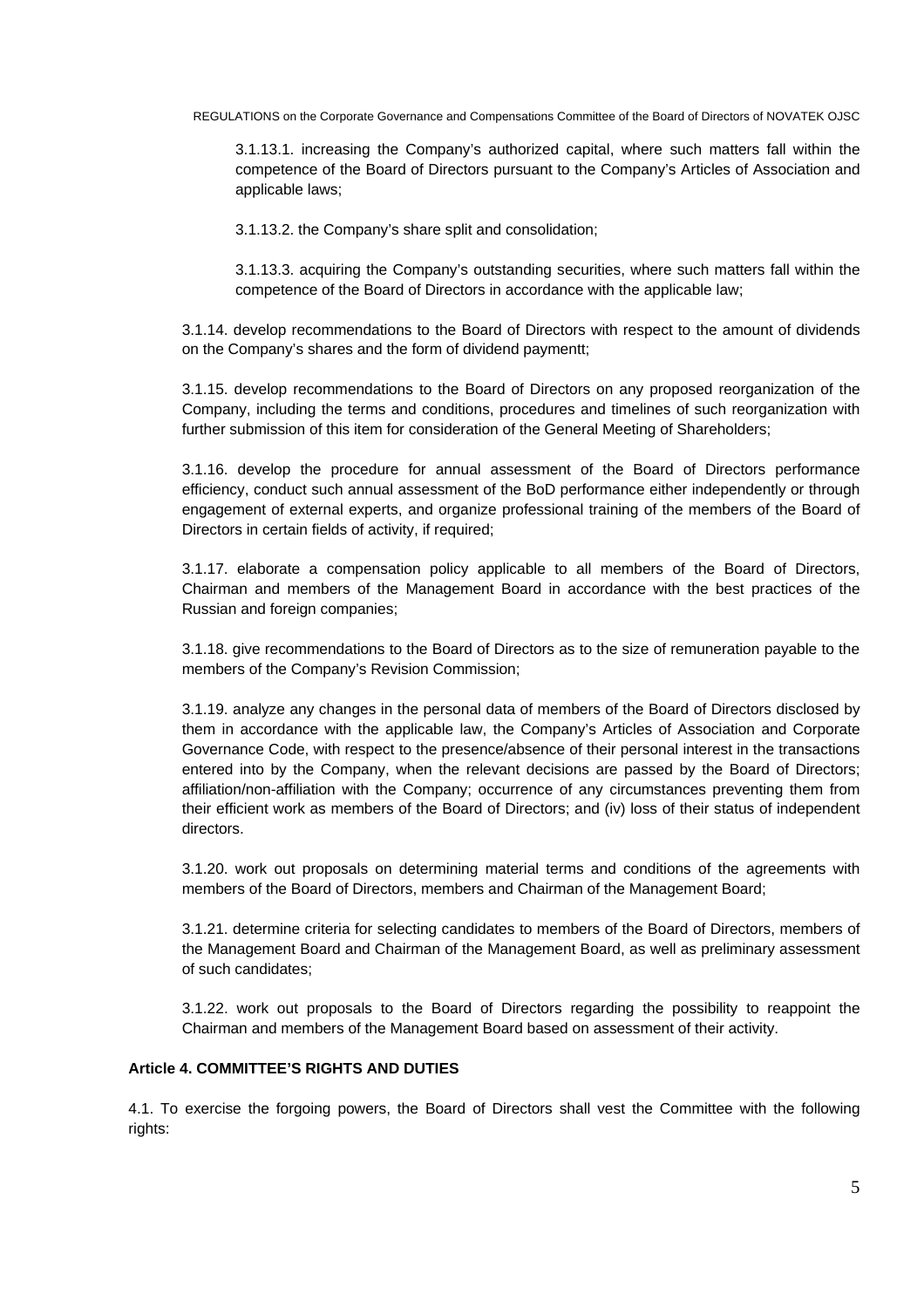4.1.1. Take part in exercising control over fulfillment of the Board of Directors' decisions and in relation to its activities;

4.1.2. Request and receive any necessary information from members of the Company's executive bodies or heads of the Company's structural subdivisions;

4.1.3. Engage external experts or advisers within the framework of the Committee's budget;

4.1.4. Invite to the Committee's meetings the persons referred to in Clause 9.4 hereof;

4.1.5. Submit proposals on any amendments and addenda hereto for consideration of the Board of Directors; and

4.1.6. Exercise other rights required for the fulfillment by the Committee of its respective duties.

4.2. The Committee members shall:

4.2.1. Take part in the Committee's work and attend all the Committee meetings held on a regular basis, but no less than 4 (Four) times a year;

4.2.2. Keep confidential all information they become aware of in the course of discharging their duties; and;

4.2.3. Notify the Board of Directors of any conflicts of interest that may arise out of any decisions to be passed by the Committee.

#### **Article 5. COMMITTEE ELECTION AND COMPOSITION**

5.1. The Committee shall consist of at least 3 members elected from among the members of the Board of Directors. The Committee members shall not:

- be the Company's executive officers or employees at the time of their election to the Committee and within one year preceding their election;
- be executive officers of another business entity where any of the Company's executive officers is a member of the HR and remuneration committee of the Board of Directors;
- be spouses, parents, children, brothers and sisters of the Company's officers;
- be affiliated with the Company, except for being members of the Company's Board of Directors;
- be parties to the agreements with the Company under which they purchase property (receive cash funds), the value of which constitutes 10 and more percent of the aggregate annual income of the above mentioned persons, excluding their remuneration for participation in the Company's Board of Directors:
- be representatives of governmental officials, i.e. persons who represent the Russian Federation, constituent entities of the Russian Federation and municipal authorities on the boards of directors of joint stock companies in relation to which a decision was made to use a special right ("golden share"), or persons elected to the Board of Directors from among the candidates nominated by the Russian Federation or municipal authority, if such members of the Board of Directors shall vote on the basis of written instructions (directives etc.) of the Russian Federation or municipal authority accordingly.

In the event a member of the Committee ceases to meet any of the aforesaid requirements, it shall immediately notify this fact to the Company's Board of Directors.

5.2. The members of the Committee shall be elected at the Board of Directors meeting from among the existing members of the Board of Directors for the period until the next Board of Directors is elected by the Company's General Meeting of Shareholders. The nominees to the Committee shall have higher financial, economic or legal education and/or have work experience in the relevant fields.

5.3. The members of the Committee shall be elected by a simple majority of votes cast by the members of the Board of Directors.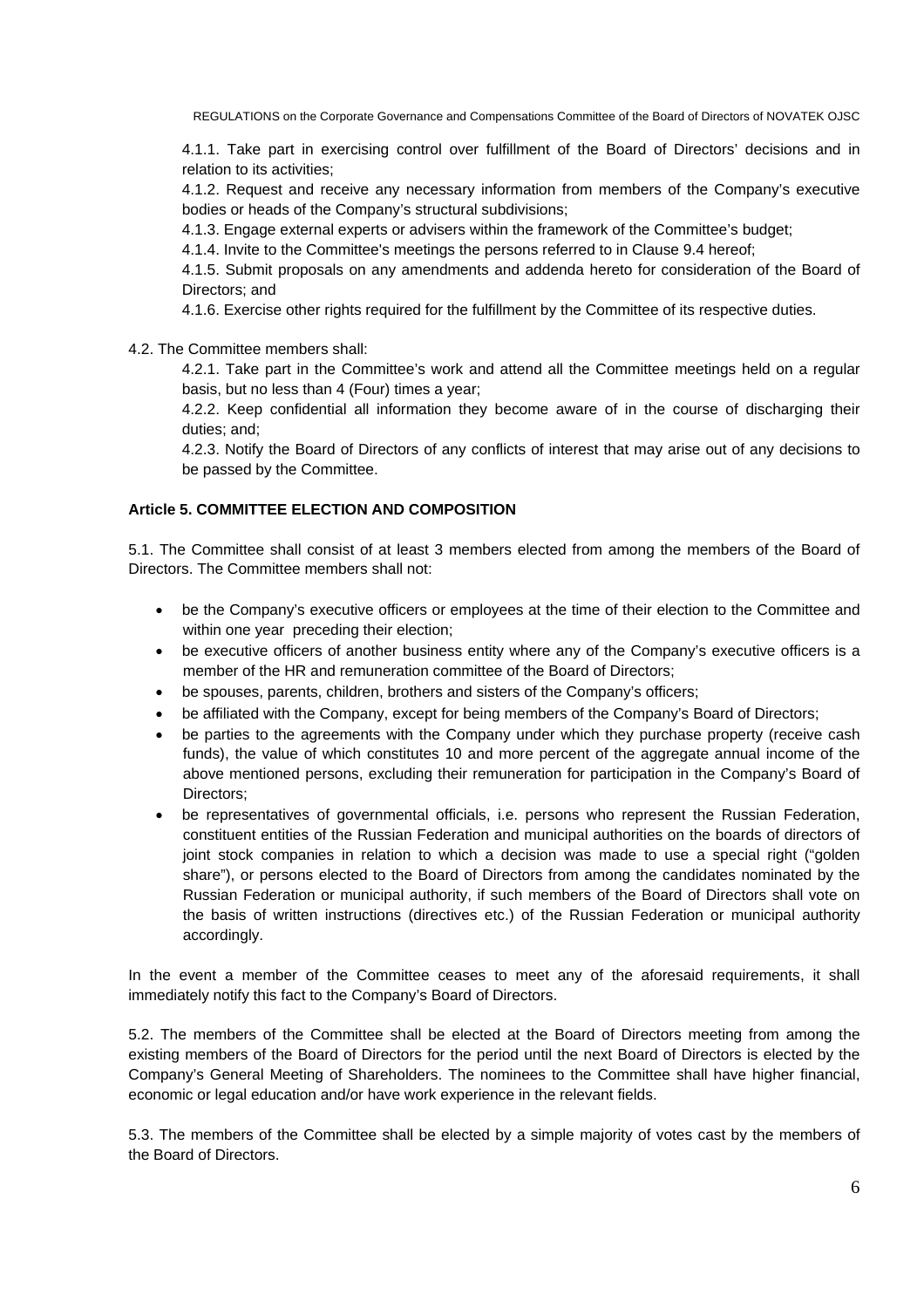5.4. The members of the Committee may be reelected an unlimited number of times.

5.5. If so decided by the Board of Directors, the powers of all or any of the Committee members may be early terminated.

5.6. The powers of a Committee member shall be early terminated where:

5.6.1. It voluntarily resigns. A Committee member may resign by giving notice to the Chairman of the Board of Directors and Chairman of the Committee 1 (One) month prior to the expected resignation date;

5.6.2. Its authorities of the Committee's member and member of the Board of Directors have been terminated; or

5.6.3. It has been relieved from its duties by resolution of the Board of Directors.

5.7. Where the powers of a Committee member are terminated by virtue of Clause 5.6.1 above, the Board of Directors shall, at the next meeting, but in any event within 1 (One) month after the date on which a written resignation notice was served by such member, elect a new Committee member. Until then, the resigning member shall continue to perform its duties in full volume.

5.8. Where the powers of a Committee member are terminated by virtue of Clause 5.6.2 or Clause 5.6.3 above, the Board of Directors shall, within 2 (Two) weeks following the termination of its powers, elect a new Committee member.

5.9. The Committee members may receive a remuneration and/or reimbursement of their expenditures incurred in relation to performing their duties, in the amount and manner recommended by the Board of Directors and approved by the General Meeting of Shareholders.

## **Article 6. COMMITTEE'S CHAIRMAN AND SECRETARY**

6.1. The Chairman of the Committee shall be elected from among the Committee members at the meeting of newly elected Board of Directors. The Committee Chairman shall be elected by a simple majority vote of the members of the Board of Directors. The Board of Directors may at any time re-elect the Committee Chairman by a majority of votes cast by its members.

6.2. The Committee Chairman shall have the following functions:

6.2.1. Initiate and convene the Committee meetings and preside over them;

6.2.2. Approve a Committee meeting's agenda;

6.2.3. Organize discussing the agenda items at the Committee meeting and request opinions from the persons invited to attend the meeting;

6.2.4. Allocate responsibilities between the Committee members;

6.2.5. Develop the Committee's work schedule for the current year taking into account the plan of the Board of Directors meeting;

6.2.6. Exercise any other functions provided by the effective laws, the Company's Articles of Association, these Regulations, or other internal documents of the Company.

6.3. The Committee's Secretary shall be elected at the first meeting of the Committee from among the employees of the Company's Financial Department. The Committee's Secretary shall prepare the Committee meetings, collect and systematize materials for the meetings, timely notify the Committee members and invited persons of the planned meetings, provide them with the agenda and relevant materials, keep minutes of the meetings, prepare draft resolutions of the Committee, and arrange the storage of all relevant materials. The Secretary shall also ensure that the Committee members receive any necessary information.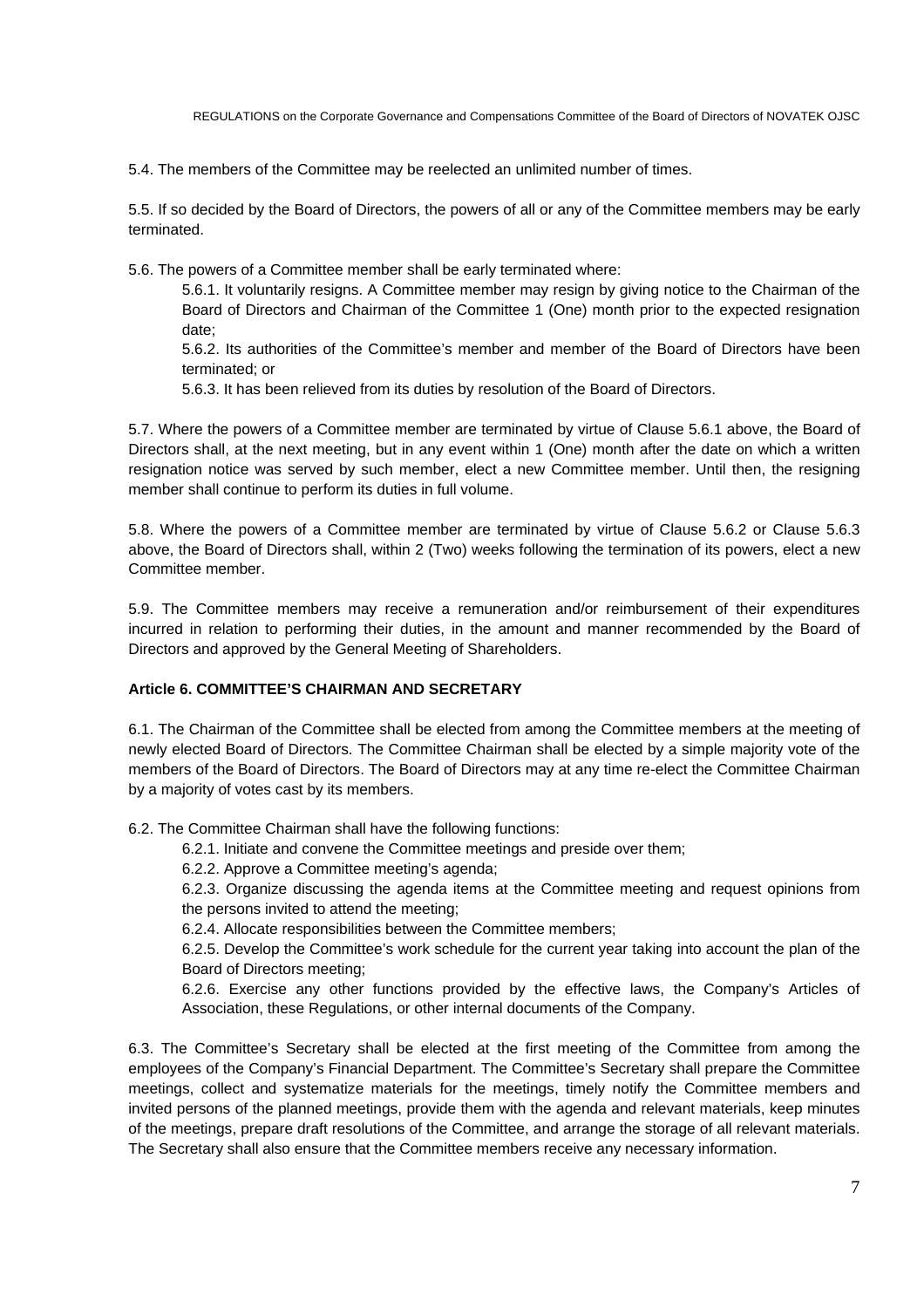# **Article 7. DATES AND PROCEDURES FOR CONVOCATION OF THE COMMITTEE'S REGULAR MEETINGS**

7.1. The Committee's regular meetings shall be convened in accordance with the plan approved by the Committee, but at least 4 (Four) times a year. Extraordinary meetings shall be convened if requested by the persons or bodies referred to in Clause 8.1 hereof.

7.2. The decision on convocation of the Committee's regular meeting, its date, time, place, agenda, and invitees shall be made by the Committee Chairman in accordance with the plan of the Committee's ordinary meetings.

7.3. A notice of the Committee meeting and its agenda shall be prepared by the Committee Secretary and forwarded to the persons invited to attend the meeting in compliance with requirements to such notices set forth in the Regulations on NOVATEK's Board of Directors, at least 5 (Five) business days before the meeting date.

7.4. The Committee meeting shall be prepared by the Committee Secretary under the supervision of the Committee Chairman.

7.5. The procedure of convening the Committee's extraordinary meetings shall be set forth in Article 8 below.

## **Article 8. EXTRAORDINARY MEETINGS OF THE COMMITTEE**

8.1. The extraordinary meeting of the Committee shall be convened if decided by the Board of Directors or proposed by Chairman of the Company's Management Board.

8.2. A proposal to convene the Committee's extraordinary meeting shall be sent to the Committee's Secretary at least 15 (Fifteen) business days prior to a proposed date of the meeting. The proposal shall be formalized and sent to the Committee's Secretary in compliance with requirements of the Regulations on NOVATEK's Board of Directors pertaining to the procedure for convening the Board of Directors meetings. The Committee Secretary shall notify the proposals to the Committee's Chairman not later than the next day following the date of its receipt.

8.3. Within 5 (Five) business days following the receipt of the proposal to convene the extraordinary meeting, the Committee's Chairman shall make a decision to convene the extraordinary meeting and determine the date, time, and place of the meeting (or the date of absentee voting), or refuse to convene the same. A justified refusal to convene the extraordinary meeting shall be sent to the Chairman of the Management Board proposing to convene such meeting within 2 (Two) business days from date of the relevant decision made by the Committee's Chairman.

8.4. The Committee Chairman may refuse to convene the extraordinary meeting of the Committee if:

8.4.1. An item(s) proposed on the meeting agenda is (are) beyond the Committee's powers provided hereby;

8.4.2. An item contained in the proposal to convene the extraordinary meeting has already been included in the agenda of the Committee's forthcoming regular meeting convened by the Committee Chairman before the said proposal was received; or

8.4.3. The procedure for submitting requests to convene the Committee meeting has not been observed.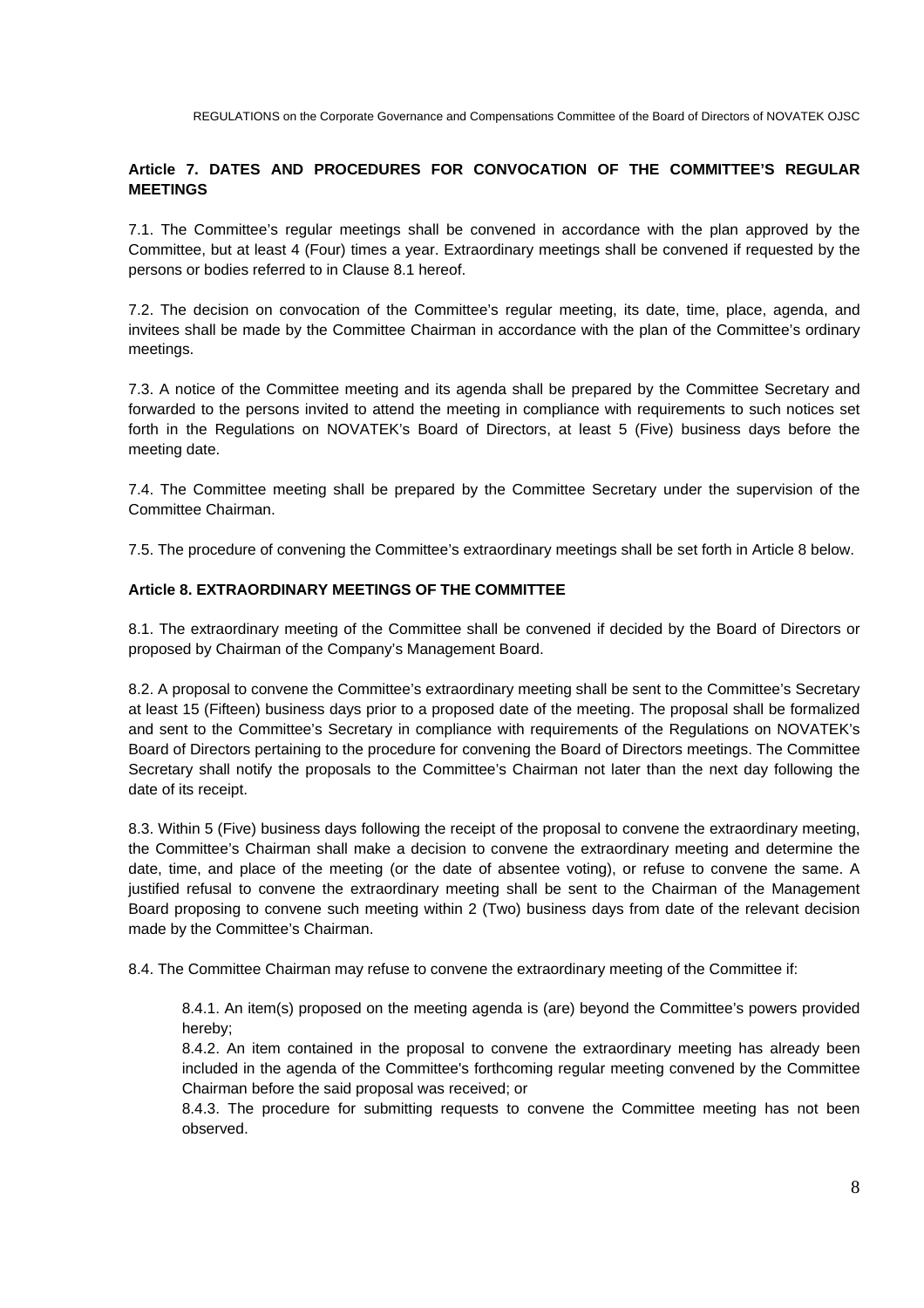8.5. Should a Committee's extraordinary meeting be requested by the Board of Directors, the Committee Chairman shall convene the meeting within 5 (Five) business days.

## **Article 9. PROCEDURE OF THE COMMITTEE MEETINGS**

9.1. If the Committee's Chairman is absent at the Committee meeting, the Committee members shall elect a chairman from among the present members.

9.2. A Committee meeting shall be in quorum if it is attended by at least 2 (Two) members. The Committee's Chairman shall determine whether the meeting is in quorum at the time of opening the meeting. Should the meeting not be in quorum, the meeting shall be adjourned. The new meeting with the same agenda shall be conducted within 5 (Five) business days.

9.3. The Committee meetings may be conducted either in the form of joint attendance by the members or absentee voting in the manner prescribed by the Regulations on NOVATEK's Board of Directors.

9.4. The Committee meetings may be attended by invitees who are not members of the Committee. The invitees shall not vote on the agenda items.

#### **Article 10. DECISION-MAKING PROCEDURE**

10.1. Each member of the Committee shall have one vote.

10.2. The Committee members may not delegate their voting rights to any other person.

10.3. In case of equality of votes, the chairman shall have a casting vote.

10.4. The Committee's decisions shall be passed by a simple majority vote of the Committee members.

## **Article 11. MINUTES OF THE COMMITTEE MEETINGS**

11.1. Within not later than 3 (Three) business days following the Committee meeting conducted either in the form of joint attendance by the Committee members or absentee voting, the Committee's Secretary shall draw up the minutes of the meeting.

11.2. The minutes of the Committee meeting shall be signed by a member presiding at the meeting and responsible for ensuring the accuracy of the minutes. The minutes shall be made in two original copies, one of which shall, within 3 (Three) business days after signing, be sent to the Board of Directors along with the recommendations to the Board of Directors, while the second one shall be filed with the Committee's archives. All the Committee members shall be provided with copies of the minutes and recommendations.

#### 11.3. The minutes shall state:

11.3.1. Date, form, place, and time of the meeting (or date of absentee voting);

11.3.2. List of the Committee members and other persons attending the meeting;

11.3.3. Agenda;

11.3.4. Proposals made by the Committee members on the agenda items;

11.3.5. Items put to the vote and voting results; and

11.3.6. Decisions made.

## **Article 12. COMMITTEE'S ACCOUNTABILITY TO THE BOARD OF DIRECTORS**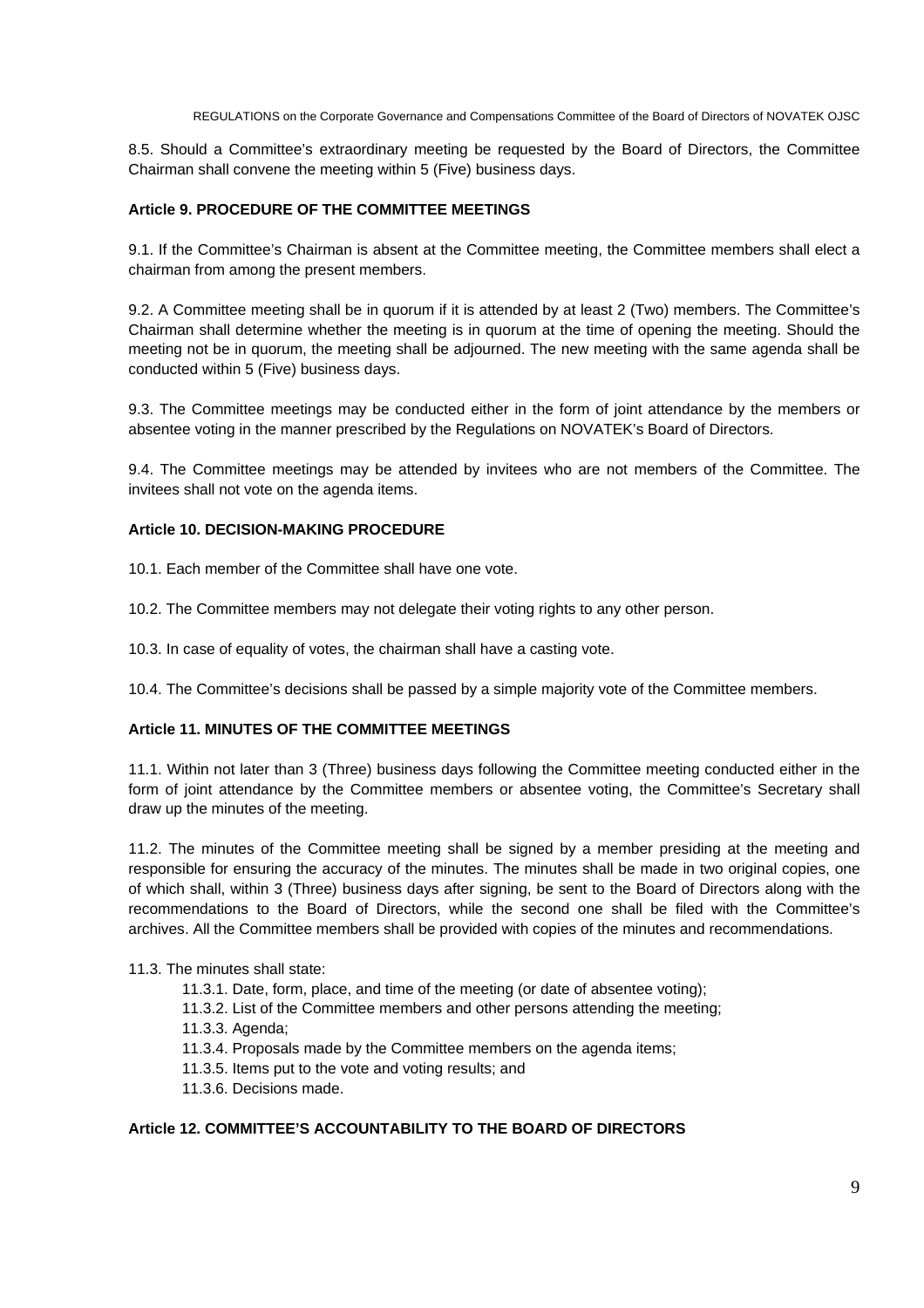12.1. The Committee shall present to the Board of Directors an annual report on its performance results not later than 45 (Forty five) calendar days prior to the Company's Annual General Meeting of Shareholders.

12.2. The Committee's report shall contain the information on the Committee's activity in the reporting year, including:

12.2.1. List of recommendations given to the Board of Directors on the items falling within the Committee's competence as provided by Article 3 herein;

12.2.2. Identified breaches of requirements set forth in Article 13 hereof;

12.2.3. Spending (amounts and details of expenditures) envisaged by the Board of Directors budget to finance the Committee's work;

12.2.4. Information on services provided by external experts or advisers; and

12.2.5. Information on the progress in performance of the Committee's work plan and information on the Committee's extraordinary meetings.

#### **Article 13. COOPERATION WITH THE COMPANY'S BODIES AND OTHER PERSONS**

13.1. Information or documents required for the Committee members to efficiently discharge their duties shall be provided to them through the Committee's Secretary. A request for such information or documents shall be made in writing and signed by the Committee's Chairman.

13.2. To consider any matters within the Committee's powers, the Committee may, if required, engage experts or other specialists who have the required professional knowledge and skills. The procedure and terms of engaging such experts or specialists shall be set out in the agreements between the Company and such persons.

#### **Article 14. INSIDER INFORMATION**

.

14.1. The insider information shall be considered to be material non-public information regarding the Company, its stock or other securities and transactions therewith, the disclosure of which may have a material impact on the market value of the Company's stock or other securities.

14.2. The members and the Secretary of the Committee may neither use any insider or other confidential information for their personal advantage, nor disclose such information.

14.3. Any third party attending a Committee meeting shall in advance enter into an agreement with the Company for non-disclosure of insider or other confidential information.

#### **Article 15. LIABILITY OF THE COMMITTEE MEMBERS**

15.1. The members of the Committee may be held liable pursuant to the provisions of the Law "On Joint-Stock Companies" governing the liability of members of the boards of directors.

#### **Article 16. APPROVAL OF AND AMENDMENTS TO THESE REGULATIONS**

16.1. These Regulations and any amendments hereto shall be approved by a majority vote of the Board of **Directors** 

16.2. Any issues omitted herein shall be governed by the Company's Articles of Association, the Regulations on NOVATEK's Board of Directors, the Company's other internal documents and applicable law.